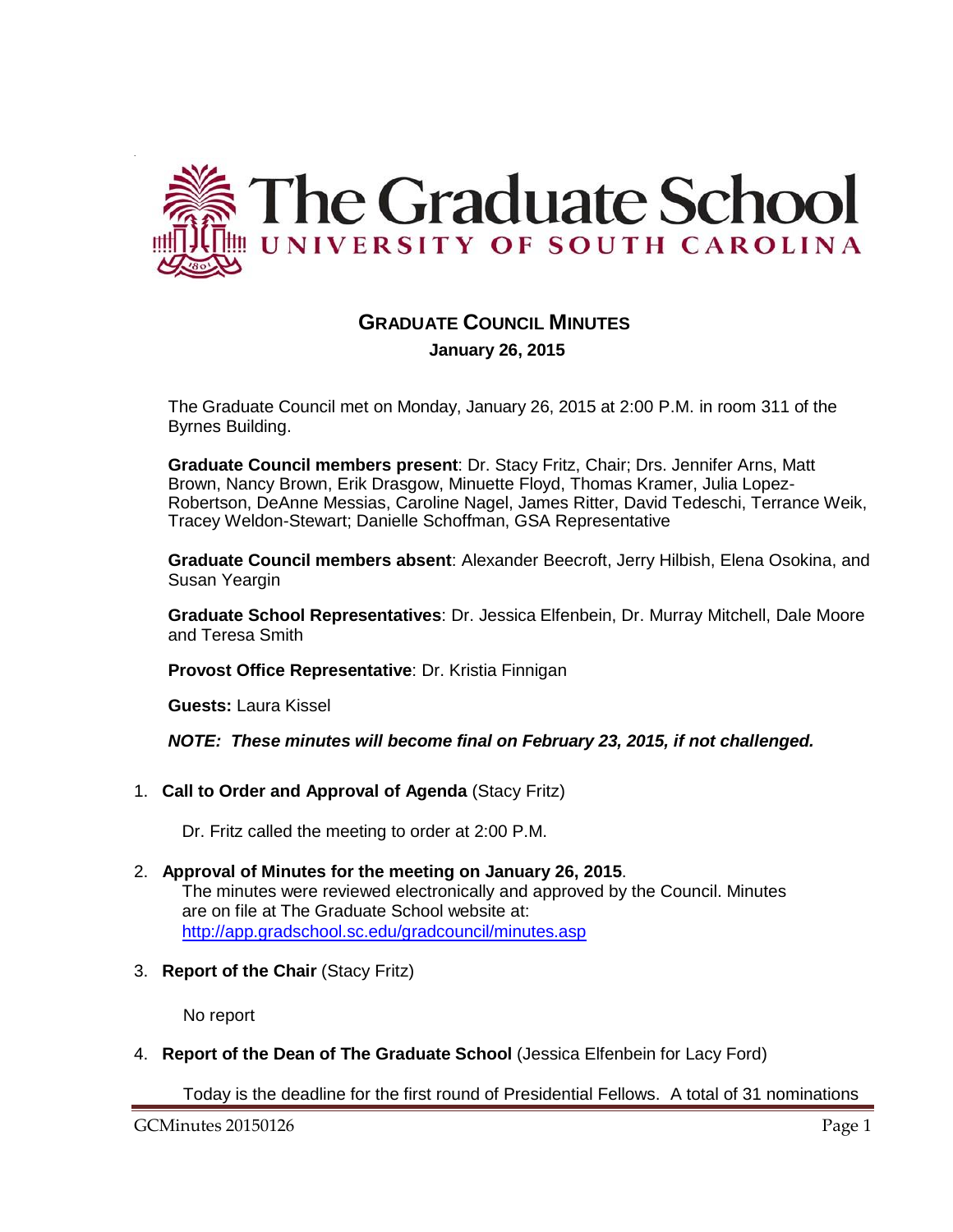were received.

The Travel Grants have been awarded for the year. The Graduate School funded 320 students from 49 different programs across campus. The budget for travel grants is stagnant at \$150,000. It is a first come, first served program. Vetting of the students is done in the departments before students apply. The Graduate School is pleased to fund travel for these students to represent the University.

The Southern Regional Education Board (SREB) and USC have partnered to present three graduate fellowships. The Doctoral Fellowships provide three years of funding from the SREB at \$20,000 a year for the first three years. The student's University program is responsible for funding years 4 and 5. This fellowship is for underrepresented minority students. There is also a Dissertation Fellowship available at \$20,000.

The Graduate School is launching a [Graduate Civic Scholars Program.](http://gradschool.sc.edu/facstaff/gradcouncil/2014/Civic%20Scholar%20flyer%20for%201-26-15.pdf) This is intended for students who are interested in conducting community-based research and social justice projects. There is a stipend of \$500 per student, and there will be up to 20 students in the first cohort. Kirk Foster from the College of Social Work is the founding faculty director of the program. You may contact him directly at kfoster@mailbox.sc.edu if you have any questions.

# 5. **Report of the Associate Dean / Secretary of the Graduate Council** (Murray Mitchell)

Dr. Mitchell reported that most of his time has been spent addressing outstanding graduation clearance issues from last Fall, processing Requests for Grade Changes and Requests for Completion of Incomplete Grades. Dr. Mitchell asked for Graduate Council's assistance in communicating with students and faculty in each department regarding the proper use of the Change of Grade form and the Completion of an Incomplete Grade form.

The Completion of an Incomplete Grade form clearly states, "Any additional make-up work done is not an acceptable way for a student to improve their grade." These forms are routinely submitted to the Graduate School, and Dr. Mitchell has to contact the faculty member to discuss proper use of the form.

Dr. Fritz asked if it is the grade change forms or the incomplete forms that are the most problematic. Dr. Mitchell responded that both forms present issues. On the grade change form, a faculty member will include a statement that a student submitted exceptionally good work, but only after final grades were submitted.

The other is the explanation for incomplete grades. Any student has a calendar year to make up an incomplete grade. Before that year expires, a request for an extension is possible. Routinely, Dr. Mitchell approves these forms if the circumstances were beyond the control of the student. For example, a student is on a grant where the funding was delayed. Therefore, data was not collected in a timely fashion. A student was there to analyze the data, however, the data was not yet unavailable. This is an issue beyond a student's control.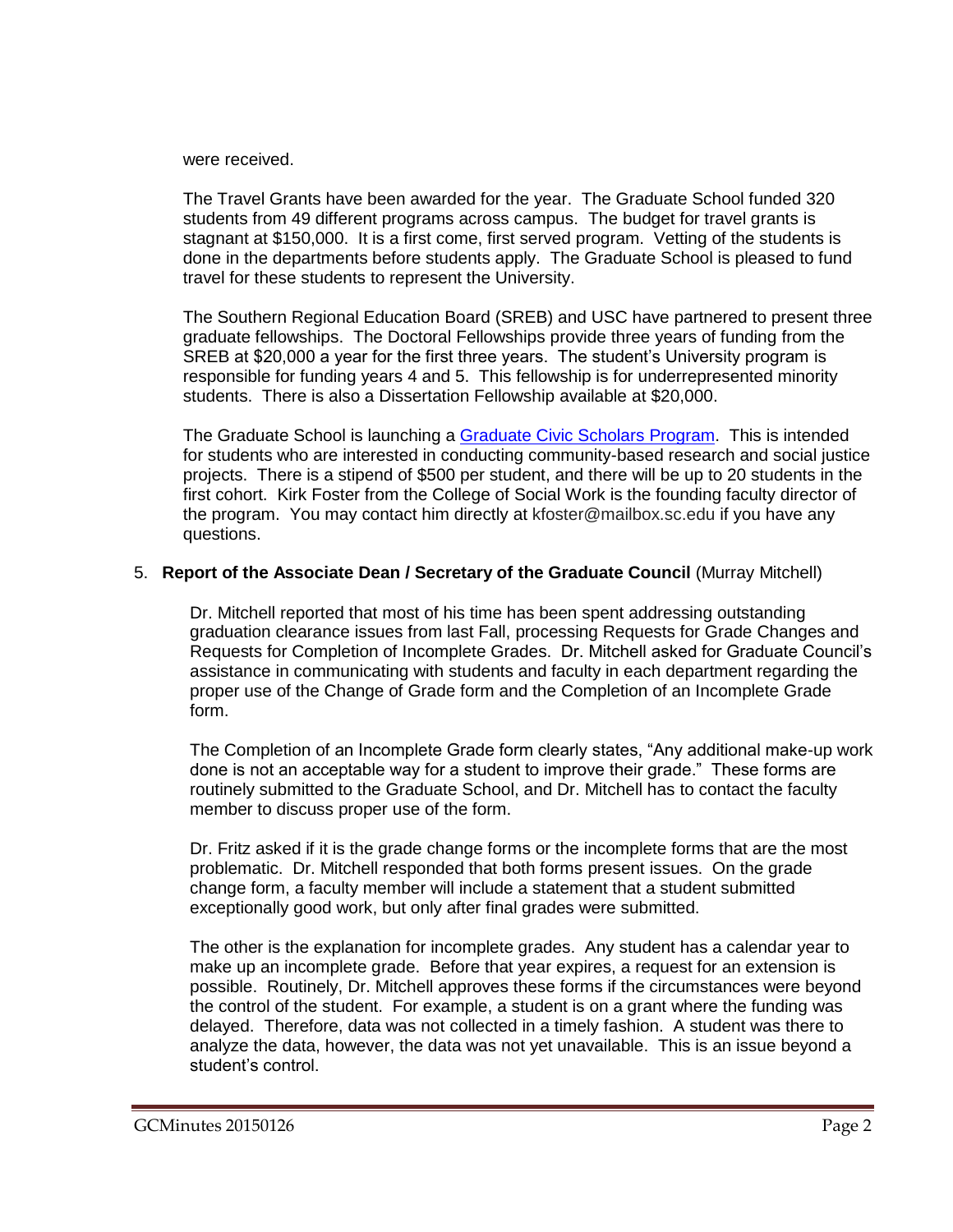Problems arise for work not being completed within the one years. Then, two or more years are required, when the work was designated to be completed in a single semester.

Currently, Dr. Mitchell has very little guidance on how to make decisions on these cases. He asked for guidance from Graduate Council. The work is fairly time consuming, reading each case, investigating the details, and writing explanations to faculty regarding proper use of these forms. He has not yet notified faculty that they can make an appeal to Graduate Council, if they disagree with this policy. But, until there is a change in policy, Dr. Mitchell will continue to administer the current policy. Dr. Mitchell's concern for the student is that they are being misinformed, if they believe they can produce extra work to get a higher grade. He understands that the student can save time and tuition not having to repeat a course for a better grade, but he does not want the student to be misinformed.

Dr. Elfenbein suggested sending out a "Did You Know?" campaign on listserv or via email to graduate directors and graduate administrators. It can be broadcasted also to the students using social media; Facebook, Twitter, on The Graduate School website and through the GSA. She stated that this would inform students, faculty and administrators.

Dr. Messias added that Graduate Deans and Associate Deans should also be included in the notification as well as graduate directors.

Dr. Fritz asked if Undergraduate administration may be experiencing the same issue. Dr. Matt Brown responded that Undergraduate administration does have a similar issue as he had been contacted by the Registrar's office in the past for a similar issue.

Caroline Nagel pointed out that a better explanation is need on Self Service Carolina website as to the meaning of an NR vs a W and under what circumstances a student might get these types of grades.

Danielle Schoffman mentioned that she once received an "I" as a doctoral student. She was not informed that the "I" would eventually transfer to an "F", if the work is not completed. She stated that better notification is needed to inform students as well as faculty and staff of the use of forms and an explanation of the codes on the forms.

Dr. Mitchell also mentioned that department head signature stamps are often used on these forms by administrative coordinators and that is also problematic.

Dr. Mitchell thanked the Council for their questions, comments and suggestions regarding these issues.

# 6. **Report of the Graduate Student Association Representative** (Danielle Schoffman)

The Graduate Student Association (GSA) is planning for Graduate Student Week 2015. It is planned to coincide each year with Graduate Student Day. Graduate Student Day is April 10, and Graduate Student Week is April 6-10. This information is published in [The](http://gradschool.sc.edu/facstaff/gradcouncil/2014/GSA%20Newsletter%20for%201-26-15.pdf)  [Garnet Graduate, GSA Newsletter,](http://gradschool.sc.edu/facstaff/gradcouncil/2014/GSA%20Newsletter%20for%201-26-15.pdf) linked here.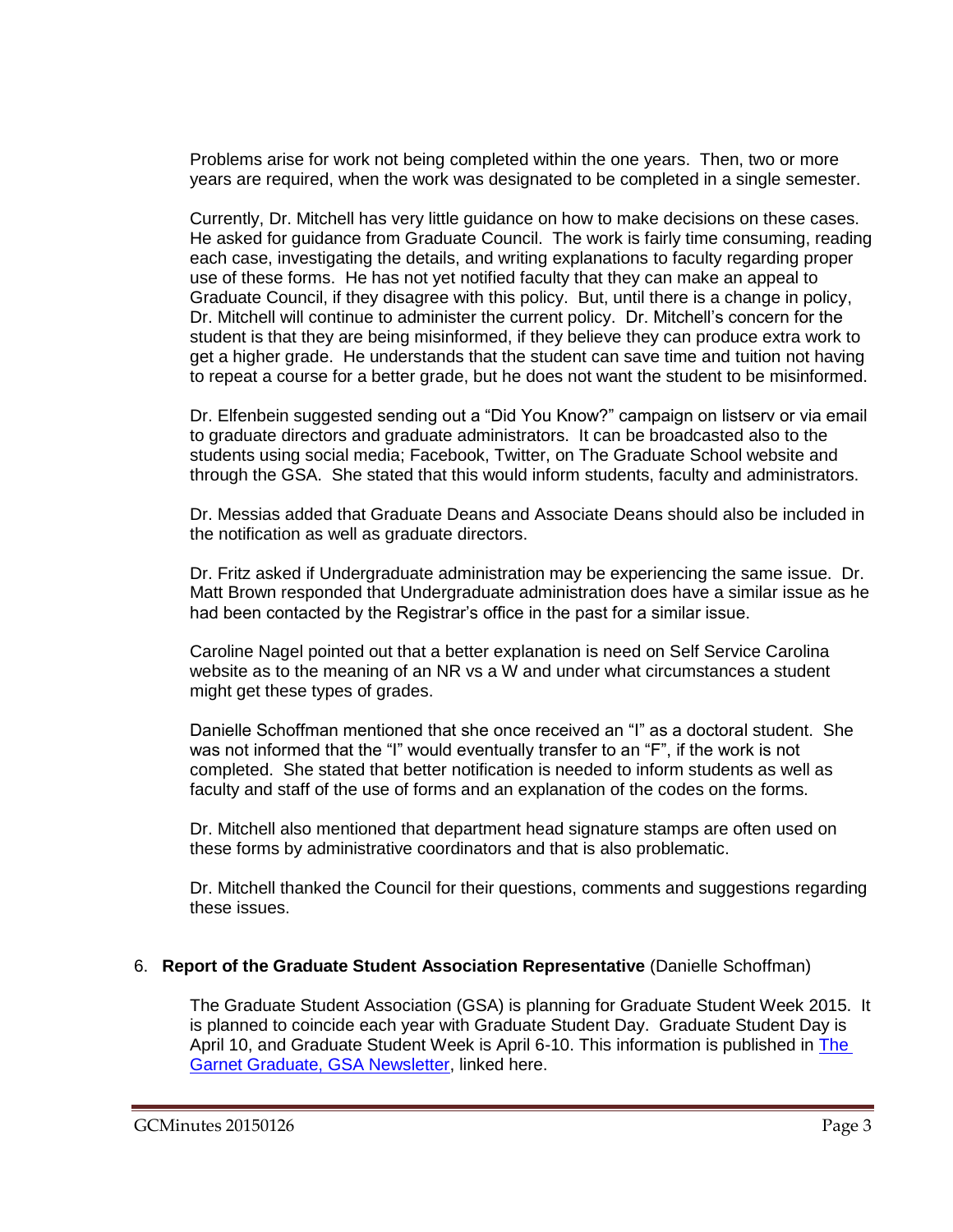7. **Report of the Academic Policy and Practices Committee** (Julia Lopez-Robertson)

No report

# 8. **Report of the Committee on 500/600 Level Courses, Distance Education and Special Courses** (Murray Mitchell)

A listing of 500/600 Level Courses was presented to Council. The list was presented to the Council for informational purposes only.

New Course Proposal & Distributed Education Delivery **[EMCH 567 Bio-Nano/Micro-ElectroMechanical Systems \(BioNEMS/MEMS\)](http://gradschool.sc.edu/facstaff/gradcouncil/2014/EMCH%20567%20DED-NCP%20BioNano_Redacted3.pdf)** Nano/Microfabrication for nano/microstructures, photolithography, self-assembly, etching techniques, physical and chemical vapor deposition, surface and bulk micromachining, MEMS integration and packaging; applications in Biomedical Engineering: microactuators, biomicrosensors, and biomedical devices. [Prerequisites: CHEM112/L, PHYS 212] [Effective: Fall 2015]

#### New Course Proposal

# **[POLI 591 Special Topics in Political Science \(3\)](http://gradschool.sc.edu/facstaff/gradcouncil/2014/POLI%20591%20NCP_Redacted.pdf)**

Intensive study of special topics in Political Science. May be repeated as content varies by title. This course serves an important departmental need to provide masters students as well as advanced undergraduates with suitable 500-level topics courses. [Effective: Fall 2015]

#### Distributed Education Delivery

# **[SMED 729 Special Topics in Science for Teachers \(1-3\)](http://gradschool.sc.edu/facstaff/gradcouncil/2014/SMED%20729%20DED.pdf)**

Offered as a contract professional development course for teachers in a face-to-face format. Drs. Yow, Lotter, Ely have received a National Science Foundation's grant to provide professional development contract courses to rural teachers in areas outside the Columbia area.

Class will be organized into 9 modules, spread over 9 weeks. Each module will take approximately 12 hours to complete. [Effective: Spring 2015]

# Distributed Education Delivery **[SMED 769 Special Topics in Mathematics for Teachers \(1-3\)](http://gradschool.sc.edu/facstaff/gradcouncil/2014/SMED%20769%20DED.pdf)**

Offered as a contract professional development course for teachers in a face-to-face format. Drs. Yow, Lotter, Ely have received a National Science Foundation's grant to provide professional development contract courses to rural teachers in areas outside the Columbia area.

Class will be organized into 9 modules, spread over 9 weeks. Each module will take approximately 12 hours to complete. [Effective: Spring 2015]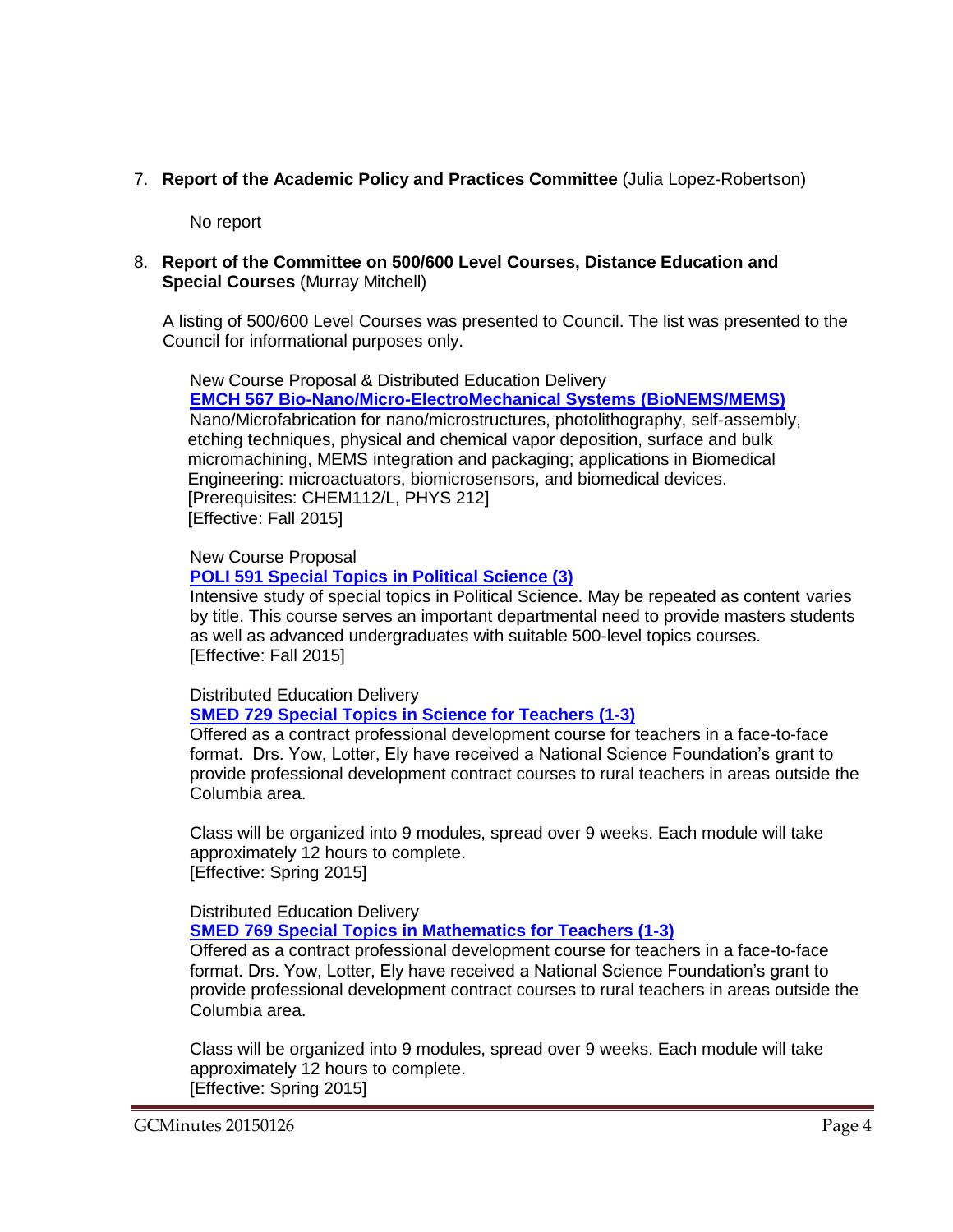# 9. **Associate Graduate Faculty Nominations** (Murray Mitchell)

Name: None Program: Term:

# 10. **Fellowships and Scholarships Committee** (Caroline Nagel)

Dr. Nagel reported that today is the deadline for the first round of Presidential Fellows. A meeting is planned for Monday, February 2 to review the 31 nominations received.

#### 11. **Report of the Science, Math, and Related Professional Program Committee** (DeAnne Messias)

Academic Program Actions and Bulletin Change **Tabled [Information Assurance and Security Certificate \(18\)](http://gradschool.sc.edu/facstaff/gradcouncil/2014/Computer%20Science%20Info%20Assurance%20APA_Redacted.pdf)** Current: Certificate Requirements (18 Hours) Proposed: Certificate Requirements (12 Hours) The graduate certificate program in information assurance and security requirements 12 hours of graduate study at least half of which must be courses at the 700 level or above with the CSCE designator, completed within a period of six years before the award of the certificate. The 12 hours must include two core courses: CSCE 522 – Information Security Principles,

CSCE 715 – Network Systems Security [Effective: Spring 2015]

Course Change Proposal **Tabled [GEOL 800 Seminar General Geology \(1-3\)](http://gradschool.sc.edu/facstaff/gradcouncil/2014/GEOL%20800%20Redacted.pdf)**

Current: 1-3 credit hours Proposal: 0-1 credit hours Required of all graduate students. Note: Pass-fail grading [Effective: Fall 2016]

# 12. **Report of the Humanities, Social Sciences, Education, and Related Professional Programs Committee** (Matt Brown)

New Course Proposal **Approved**

**[FILM 710 Advanced Special Topics in Film and Media Studies \(3\)](http://gradschool.sc.edu/facstaff/gradcouncil/2014/FILM%20710%20NCP_Redacted.pdf)** Advanced study of a specific topic in film and media studies. May be repeated as content varies by title.

The addition of a graduate level Advanced Special Topics course in Film and Media Studies enables faculty in our program to participate in graduate education at USC. A course in our discipline will draw from graduate students in the humanities, primarily from our partner units (English, Media Arts, and Art History) but also potentially from History, Public History, and Library and Information Science.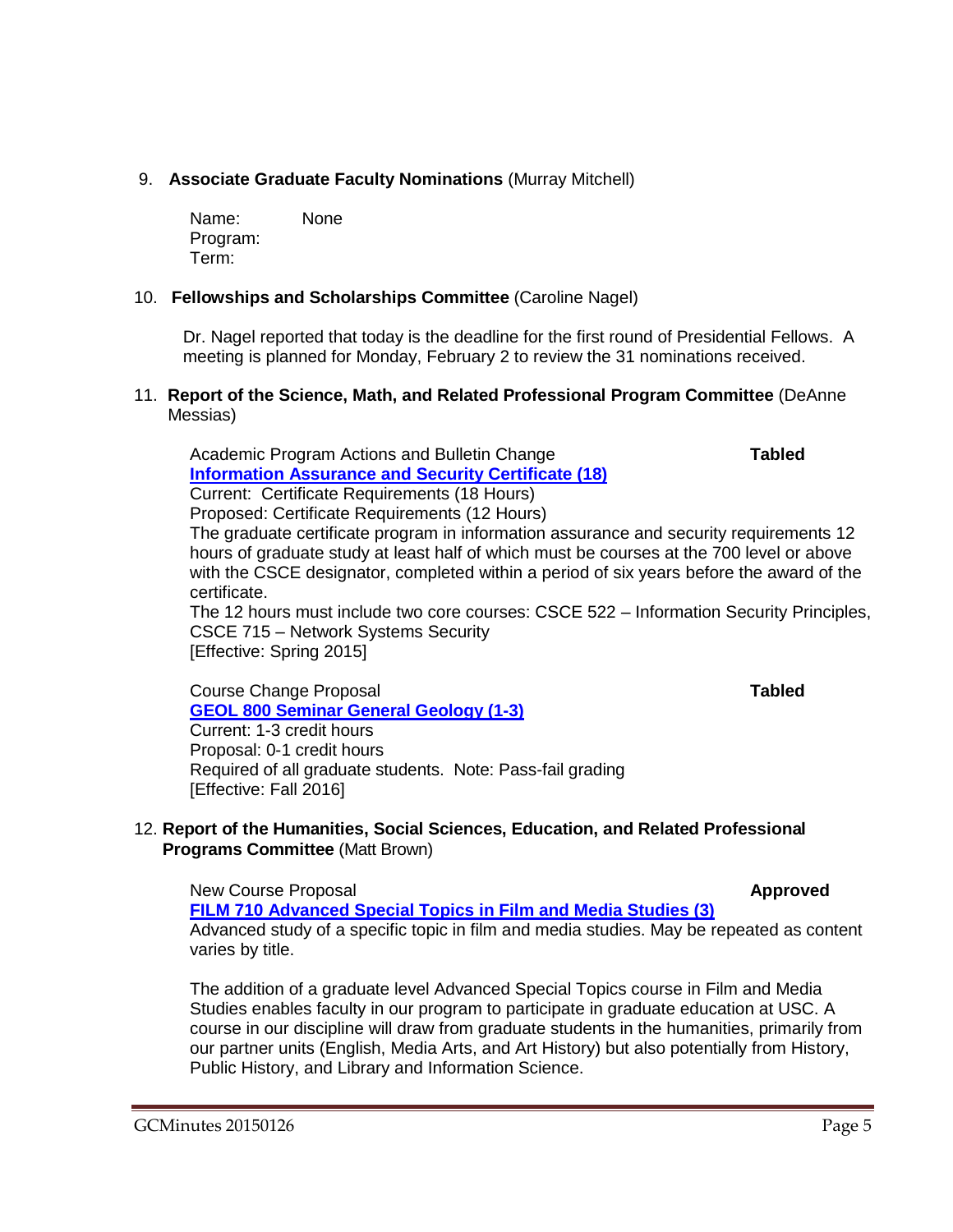Faculty in Film and Media Studies have offered graduate courses in the past under ENGL and HIST designators. The addition of our own designator creates program visibility among graduate students and takes advantage of our faculty's expertise.

A Film and Media Studies graduate course designator will help us recruit graduate students with interest in film/media studies. It will also help recruit future faculty to USC who will be jointly appointed within the Film and Media Studies Program and another unit. Current partner units are English, Media Arts and Art History (School of Visual Art and Design), and Music. [Effective: Spring 2015]

# 13. **Report of the Grievances, Appeals and Petitions Committee** (Erik Drasgow)

No report

# 14. **Other Committee Reports**

No report

#### 15**. Old Business**

No report

## 16. **New Business**

Dr. Finnigan mentioned that the new Electronic Proposal Routing System is nearly ready to be implemented. We are working out the final glitches and making sure that the program works. As an overview of the system, Council members will be able to route, review, make comments, and approve proposals securely online. The names of the Graduate Council members are loaded and some final glitches are being resolved.

Dr. Finnigan will give a preliminary presentation of the system at the next Graduate Council meeting.

# 17. **Good of the Order**

Dr. Fritz reminded Council Members to please remember to sign the attendance roster.

Dr. Mitchell requested Council Members explore any concerns regarding graduate education that may exist in their home department or within their own reflection. The Graduate Council has the potential to influence policy and practice that can contribute to increasing the quality of graduate education at this University.

Dr. Nancy Brown asked if Dr. Mitchell could offer any examples. Dr. Mitchell responded that the Academic Policy and Practices Committees is already considering the issue of 'Residency." Other possibilities may include attention to guidelines for Accelerated Plan and Senior Privilege opportunities, as more students are coming to their undergraduate programs with as much as 30 hours of college credit earned in high school and are